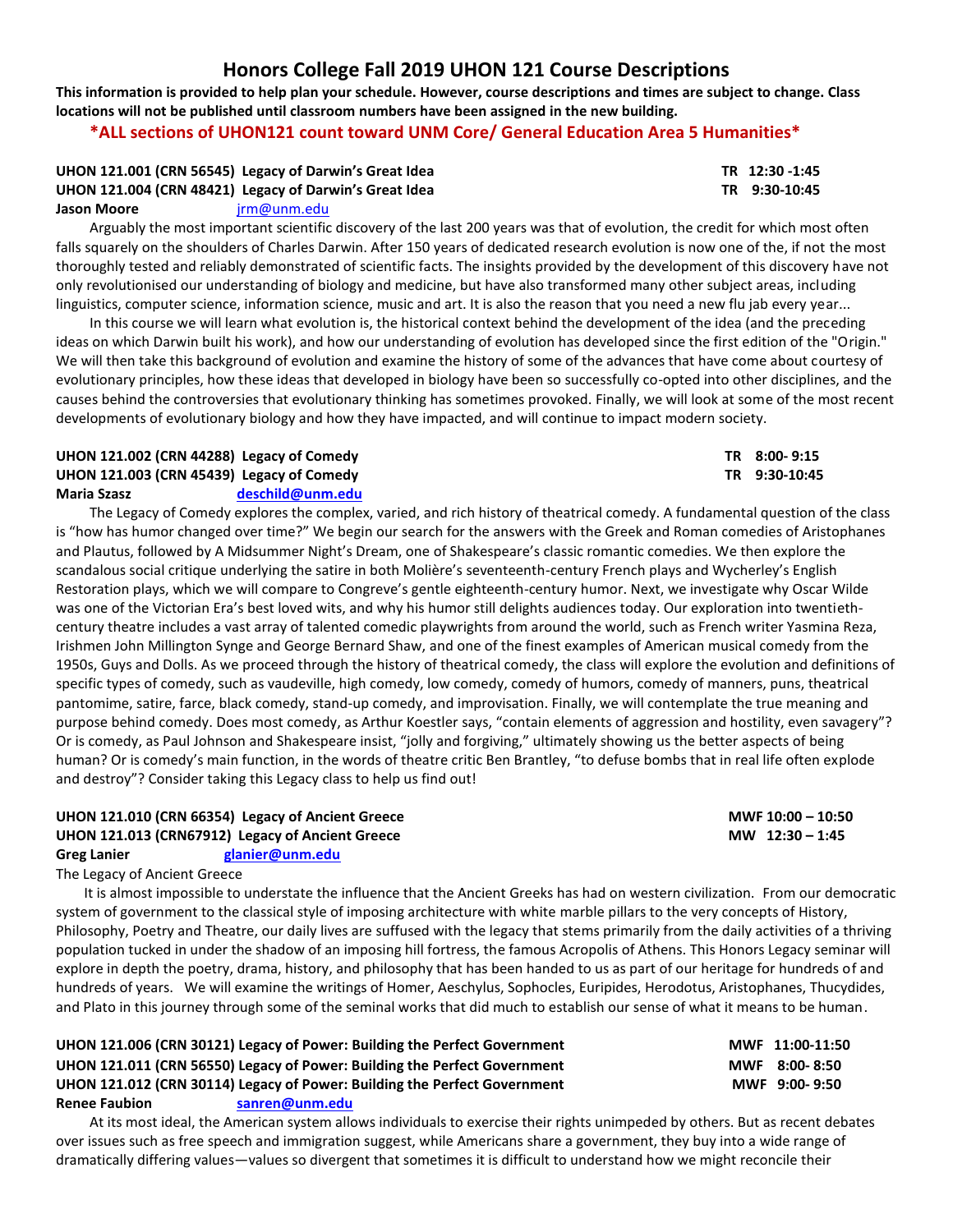competing claims to forge meaningful law and policy. To better understand this problem, we will explore theories about the role of government. Aristotle, for example, argues that every community aims at some good; what might our "good" be, and how can we best achieve it?

To help refine our ideas, we will consider Locke's *Second Treatise on Civil Government* and Mill's *On Liberty*, both fundamental to understanding our own system, as well as Yevgeny Zamyatin's science fiction novel *We*, which asks whether it is better to be happy than to be free. We will also explore the distinction between violence and power suggested by Hannah Arendt. Additional readings will include Mary Shelley's *Frankenstein* and Cesare Beccaria's *On Crimes and Punishments*.

# **UHON 121.007 (CRN 40455) Legacy of the Renegade MWF 11:00-11:50 UHON 121.019 (CRN 35933) Legacy of the Renegade MWF 10:00-10:50 Nora Hickey [nhickey@unm.edu](mailto:nhickey@unm.edu)**

What is a renegade? An outsider? A pioneer?

In this course, we will explore the trajectory of the renegade in art, literature, politics, and society from the emergence of Jazz to the dystopian world of Gilead in Margaret Atwood's *The Handmaid's Tale*.

Our studies will focus on the construction of identity in these literary and cultural texts. In particular, we will examine how these works portray and celebrate the diversity and dynamism of those that forged their own, new paths in a variety of frontiers. We'll focus on renegades who have reached "success," and also study those that have met worse fates, in part due to their unwillingness to conform to societal standards.

Through our critical written and oral examinations of renegades, we will be able to articulate aspects of our own desires to buck the system.

# **UHON 121.008 (CRN 30110) Legacy of Failure TR 8:00 – 9:15**

# **Ryan Swanson [swansonr@unm.edu](mailto:swansonr@unm.edu)**

Failure. Losing. Rejection. Defeat. A look around American society and throughout history reveals that countless noble efforts and ideas have failed. Individuals have crashed and burned, so to speak. Some of these failing endeavors nearly succeeded; others never had a chance. This course will investigate notable failures and "losers" in America's past and present. The course will weave together economics, history, and psychology in order to address how and why these failures occurred. Students (and the instructor) will be asked to consider failure and losing on a more personal level as well. And we will, of course, debate the very definition of failure itself. Students will be evaluated regularly on both their written and verbal analyses.

# **UHON 121.009 (CRN 30111) Legacy of Rebellion TR 12:30-1:45**

# **Marygold Walsh-Dilley [marygoldwd@unm.edu](mailto:marygoldwd@unm.edu)**

In 1781, Tupac Katari was brutally executed by quartering, and his severed arms and legs publically displayed throughout the Andean highlands as a warning. Katari had led a rebellion against the Spanish Viceroyalty in what is now Bolivia, laying a siege to the city of La Paz that lasted 184 days before it was broken. Born Julián Apasa Nina, Tupac Katari took his name in honor of two previous rebels against Spanish rule, Tupac Amaru and Tomás Katari, building on a long legacy of indigenous resistance against empire. Upon his death, Tupac Katari is reported to have said: "I die but will return tomorrow as thousand thousands."

This class examines the legacy of Tupac Amaru, Tupac Katari, and the "thousand thousands" indigenous rebels and fighters that resisted Spanish colonization in the Andean region, and later marginalization and dispossession under the emergent nations of Bolivia and Peru. We begin by understanding the world of the early years of the Viceroyalty of Peru, reading directly from the first chronicles of the time, which describe the indigenous culture and population before and in the early years under the Spanish empire. We will then explore the emergence of resistance movements and rebellions throughout the region. From Tupac Amaru onward, Latin American history is filled with rebellious fighters, insurgent Indians, and dangerous pacts across ethnic lines. This class traces the influence of these resistance fighters up to contemporary indigenous politics in the region, where the memory of Tupac Amaru, Tupac Katari, their wives and rebels in their own right (Micaela Bastidas and Bertolina Sisa), and other indigenous insurgents remain strong. We will end by examining the global impact of Tupac Amaru and other Andean rebels, looking to the Black Panther movement in the United States and the music of hip-hop artist Tupac Shakur. What can we learn by paying attention to these stories of rebellion?

# **UHON 121.014 (CRN 46734) Legacy of Science & Society TR 9:30-10:45**

# **Liz Johnson [lizjohnson@unm.edu](mailto:lizjohnson@unm.edu)**

In modern society, we are accustomed to the discussion of scientific theories and discoveries, as well as debates over the appropriate use of that scientific knowledge. For example, we frequently hear about debates over the teaching of evolution in schools versus the teaching of creationism. Similarly, since the discovery of the nature of DNA in the 1950s, interest in and information about genetics has spilled over from scientific research facilities and into popular culture, even appearing in movies such as the *X-Men* franchise. However, this interest in and concern over scientific theories and discoveries is not unique to modern society. Since the birth of science as a philosophical and practical pursuit in the ancient Greek world, scientists and ordinary people have debated the study and use of scientific knowledge. The work of ancient Greek scientists and natural philosophers was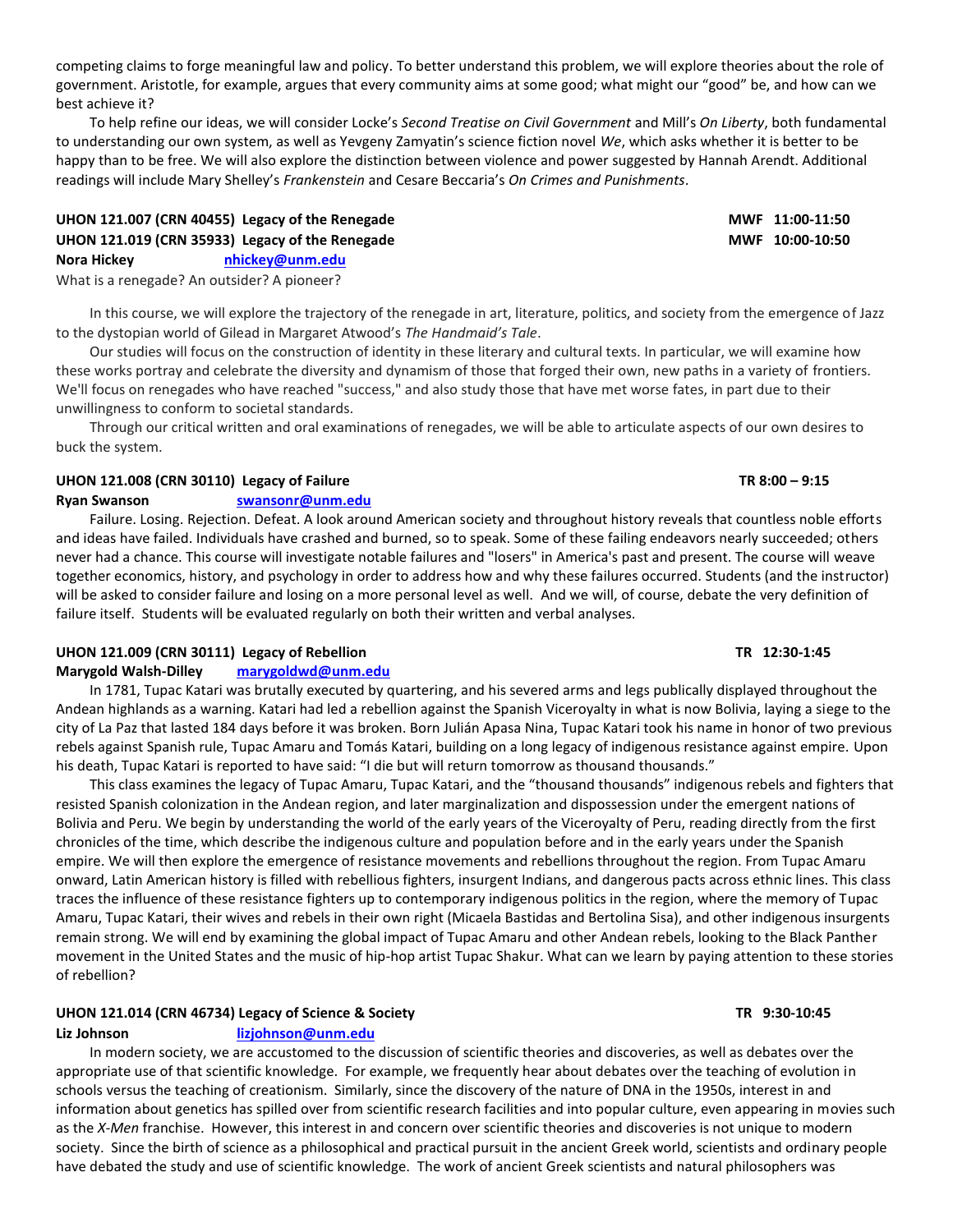parodied in plays, such as Aristophanes' *The Clouds*. While Roman scientists and physicians debated astronomical and medical theories among themselves, philosophers such as Lucretius supported the theory of atomism, drawing the ire of all those who accepted traditional Roman polytheism. In the medieval period, those societies that inherited Greco-Roman scientific and medical knowledge made few advances on that knowledge, and scientists and physicians faced resistance from religious figures, both Catholic and Muslim, because much of Greco-Roman science hailed from a pagan past. With the beginning of the Scientific Revolution in the 17<sup>th</sup> century, however, not only did scientists begin to question the received wisdom of the Greco-Roman world, they also began to question the limitations placed on scientific discovery by religious authorities. Since that time, science has steadily made progress, but the old debate over the development and use of scientific knowledge has remained. While scientists have argued among themselves the potential applications of and ethical issues regarding their work, aspects of that argument have appeared in literature as well, such as in the works of H.G. Wells and Philip K. Dick. In the 21<sup>st</sup> century, discussions of the appropriate use and application of scientific knowledge have become more prominent because of various developments such as genetic research and testing, the anti-vaccine movement, climate change and global warming, and funding for space exploration. In this course, we will examine works of science from these different eras and societies, as well as works that describe negative reactions to scientific discoveries, in order to come to a better understanding of how scientific discoveries, theories, and debates have changed the study of science over time and have shaped modern society itself.

# **UHON 121.015 (CRN 39932) Legacy of Monsters & Marvels through the Ages TR 2:00-3:15** UHON 121.022 (CRN 42387) Legacy of Monsters & Marvels through the Ages TR 11:00-12:15

#### **Leslie Donovan [ldonovan@unm.edu](mailto:ldonovan@unm.edu)**

Many fascinating and compelling stories involve monstrous characters or the marvelous realms of the otherworld. Goblins and fairies, Grendel and Circe, dragons and gargoyles are all creations from earlier periods and cultures that have inspired the imaginations of writers and artists since ancient times and continue to engage contemporary audiences. This course studies how conceptions of imaginary creatures and worlds both reflect and comment on cultural ideologies important to earlier peoples. Although removed from "real life," the fantastical visions we explore open onto vast vistas of historical ideas, social constructs, cultural patterns, and spiritual themes. For example, we may discuss whether werewolves are always evil and fairies always morally good, whether believing in dragons makes us more or less human, whether fantasy serves us best as purely escapist entertainment or offers potent metaphors for how we live our lives, and whether modern people care more about vampires and unicorns than ancient peoples. Students will be introduced to the historical, literary, artistic, and even architectural traditions of monsters and marvels as these are reflected in epic literature, Celtic sculpture, multi-cultural mythologies, gothic novels, medieval manuscripts, and religious architecture, among others. Through vigorous discussion, concentrated critical thinking, energetic writing in a variety of modes, and dynamic oral presentations, we will investigate how conventions surrounding supernatural beings and events have become integral to popular culture of the United States in the 21st century.

READINGS AND VIDEOS: Gerald Graff and Cathy Birkenstein, *"They Say / I Say": The Moves That Matter in Academic Writing;*  Seamus Heaney (trans.), *Beowulf*; Stephen Mitchell (trans.), *Gilgamesh*; Jacob Neumann, *A Professor's Guide to Writing Essays: The No-Nonsense Plan for Better Writing*; Nnedi Okorafor, *Binti*; William Shakespeare, *The Tempest* (video of filmed performance that will be provided); Mary Shelley, *Frankenstein*; Research materials on our course topic; library tools and resources; writing tips and reference materials; sheela-na-gigs in early Irish architecture; gothic gargoyle sculptures; medieval bestiaries; and others. STUDENT REQUIREMENTS: 2 analytic papers (5-7 pages), 1 creative project (10-15 pages), 1 group oral presentation (15-20 minutes long), weekly electronic discussion, final portfolio (10-15 new pages, including a synthesis paper), attendance and active class participation.

# **UHON 121.017 (CRN 30120) Legacy of Success MWF 9:00- 9:50 UHON 121.018 (CRN 51333) Legacy of Success MWF 10:00-10:50 Richard Obenauf [obenauf@unm.edu](mailto:obenauf@unm.edu)**

How do you measure success? Money? Power? Fame? Sex? Friendship? Love? Happiness? Although success is universally valued, there is no universal concept of success. In this course we will examine how success and other human values are defined within the works we read, and how they manifest through various characters, themes, and forms. We will focus on how these values both reflect and affect the values not only of the cultures that produced them but also of our own culture. Along the way, you will develop a deeper knowledge of literature, of history, and of yourself.

Our lively reading list will include a Kurt Vonnegut short story; ancient Roman satires by Horace, Juvenal, and Petronius; medieval romances; a medieval morality play translated especially for this class; Christopher Marlowe's "Doctor Faustus"; an eighteenth-century Oriental tale by Samuel Johnson; Mozart's "Don Giovanni"; autobiographies by Benjamin Franklin and Frederick Douglass; and two great American novels from 1925, "The Great Gatsby" and "Gentlemen Prefer Blondes."

Consistent attendance and active participation are required. Students are expected to keep a reading journal, which will form the basis for a series of ungraded (but required) one-page response papers. There will be two short analytical essays, a longer personal or creative paper, and a group presentation.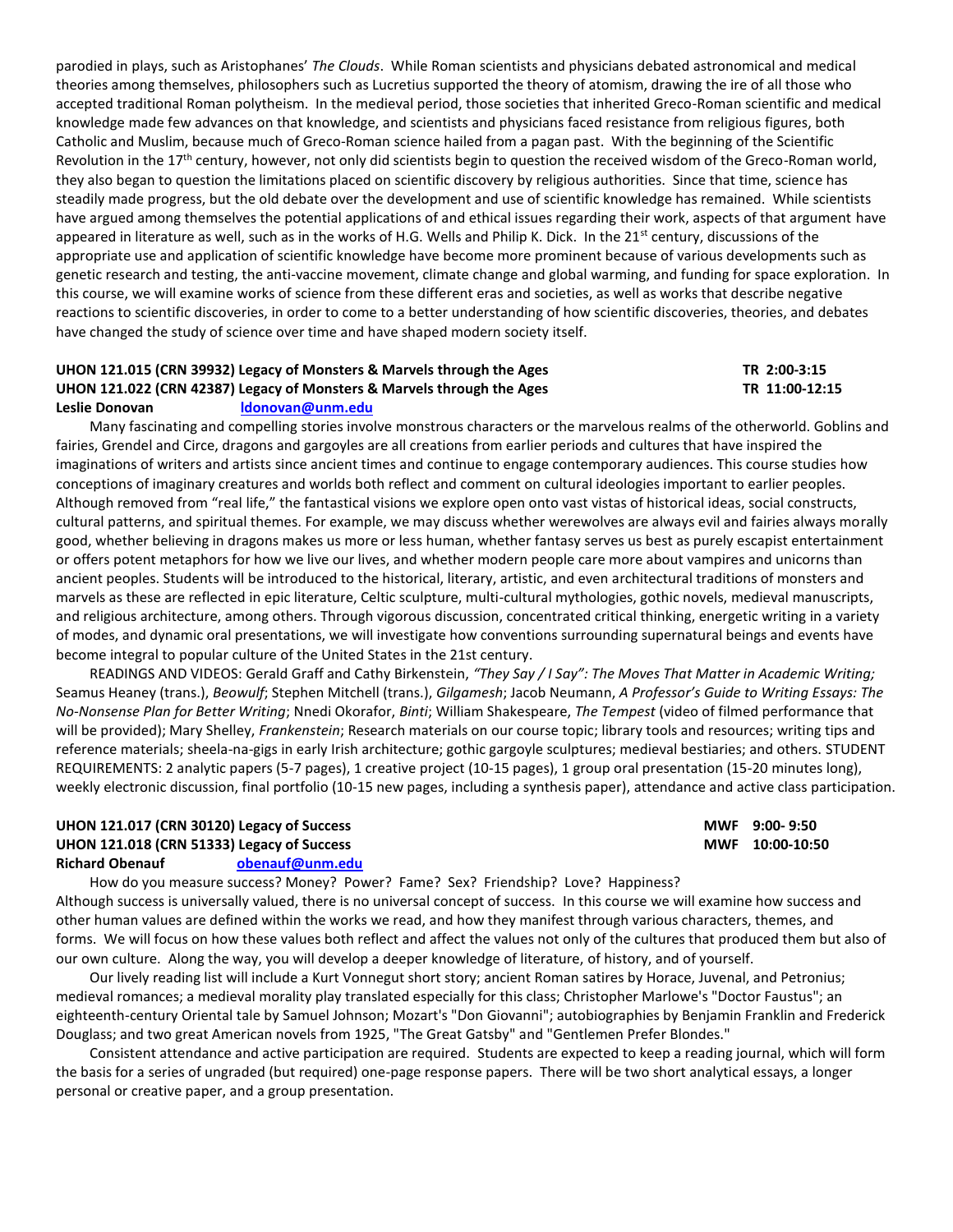# UHON 121.020 (CRN 61974) Legacy of a Thin Man: Bob Dylan MW 2:00-3:15

**Michael Thomas [mthomas@unm.edu](mailto:mthomas@unm.edu)**

The Swedish Academy awarded The Nobel Prize in literature for 2016 to Bob Dylan. "…for having created new poetic expressions within the great American song tradition." This was a momentous award. Since the establishment of the prize in 1901, only twelve Americans have received the award. Dylan is the first American to get the award since 1993 and the first singersongwriter to ever get the award. Over a career that has spanned 57 years, Dylan has been a folk singer, a touring rock and roll musician, a pop star, a gospel singer, an ethnomusicologist/music curator, a writer, a filmmaker, a cultural icon, a poet, a graphic artist/metal sculptor, and a Nobel Laureate. He more or less invented the singer/songwriter performance role/genre. Although some critics have characterized Dylan as evolving from persona to persona and genre to genre with abandon, never looking back, Dylan has never abandoned his past as he has evolved. He is consistent, not only in his creative preoccupations but also in his unambiguous commitment to the creative impulse. This course is an interdisciplinary introduction to Bob Dylan, his work, his times, and his continuing impact on the various worlds he inhabits as an iconic musician and creative artist.

# **UHON 121.021 (CRN 67794) Legacy of Great Villains MWF 8:00 – 8:40**

# **Jona Kottler [jkottler@unm.edu](mailto:jkottler@unm.edu)**

We often look at the heroes of a period to define what is important to that age; what they hope to accomplish and the means by which they accomplish it. Heroes, however, are reactive creatures; a great hero only rises in the face of great villainy. So, what really sets something into motion is the villain--the creature who sees the world as it is and wants to bend it to their own selfish design. Who are these catalysts? What do they want? And to what lengths will they go to achieve it? Finally, if one person's villain is another's hero, what makes a villain bad? What can Thanos, Loki, The Joker, Kylo Ren, Hela, Cersei Lannister, Vizzini and others tell us about their worlds and how the literary construct of villainy relates to modern reality?

# **UHON121.023 (CRN 67795) Legacy of Law and Literature MWF 2:00 – 2:50**

# **Jona Kottler [Jkottler@unm.edu](mailto:Jkottler@unm.edu)**

Living with and under laws is a part of daily life for each of us. Literature frequently chooses to dramatize particular ideas in the law in order to work out abstract concepts through concrete, if fictional, examples. Where do laws come from? By what authority are they created? Can people live without them? What happens when there are too many of them? These are just some of the questions we will address through careful reading, discussion, and writing. We will listen to the voices of the past, as well as guests from the present to develop an idea of the meaning of law in our own lives and our responsibility to the future.

# **UHON 121.024 (CRN 54984) Legacy Material Culture: the Story Our Stuff TR 11:00-12:15**

### **Megan Jacobs [mejacobs@unm.edu](mailto:mejacobs@unm.edu)**

How much stuff do you need to be happy? The material goods we purchase fill our homes, impact our bank accounts and have vast environmental ramifications on the planet. The average American has more than 300,000 possession and current homes in the U.S. are three times as large as in the 1950's (while the personal storage industry is a 22 billion dollar a year industry).

We aren't the first to wonder what part "things" play in the good life. As early as 340 BC Aristotle argues that one must have the "furniture of the good life" in order to truly flourish. He believed that material good *play* a role in happiness. We cannot live up to our potential as humans if we have nothing, but how much and what kinds of things do we need to be happy? We will read a range of historic and contemporary thinkers--Aristotle, Marx, Ruskin, de Botton, Schor, Kondo and the Minimalists--who explore the effect of stuff in our lives as we try to answer the fundamental question: what role does material culture play in the good life? Course Fees \$20

# **UHON 121.025 (CRN 63271) Legacy Arthurian Legend TR 12:30-1:45**

# **Lizabeth Johnson [lizjohnson@unm.edu](mailto:lizjohnson@unm.edu)**

As evidenced by some of the earliest written documents in human history, human beings need heroes. Heroes are the figures, whether male or female, that we admire, respect, view with awe, and, in some cases, rely on for protection from that which threatens us individually or collectively. While the earliest hero tales in Western Civilization originated in the Near East and in Greece between 2800 and 1200 BCE, only one hero has had an extremely long life in terms of the number of stories told about him over time, and those stories themselves show the remarkable degree to which this hero, and his companions, have been modified over time to suit the needs and desires of successive audiences. That hero is King Arthur. The earliest stories about King Arthur surfaced in the early seventh century in Britain and, over the next seven centuries, spread to all parts of Western Europe, such that the original British hero came to have French, Spanish, Italian, Dutch, and Scandinavian personae. Similarly, King Arthur's companions, the Knights of the Round Table, and his wife, Guinevere, became more and more popular over the course of time, such that some of these originally marginal characters came to have their own story cycles and adventure tales. While the Reformation era saw a decline in interest in the Arthurian legend, that interest was renewed during the Romantic era, in the works of Alfred Lord Tennyson, William Morris, and the pre-Raphaelite painters. This interest continued to be lively into the twentieth century, with authors such as T.H. White and Marion Zimmer Bradley using the Arthurian characters and their, by now, well-known adventures to respond to modern issues, such as world wars and women's rights. In short, few Western heroes have been as loved as Arthur, and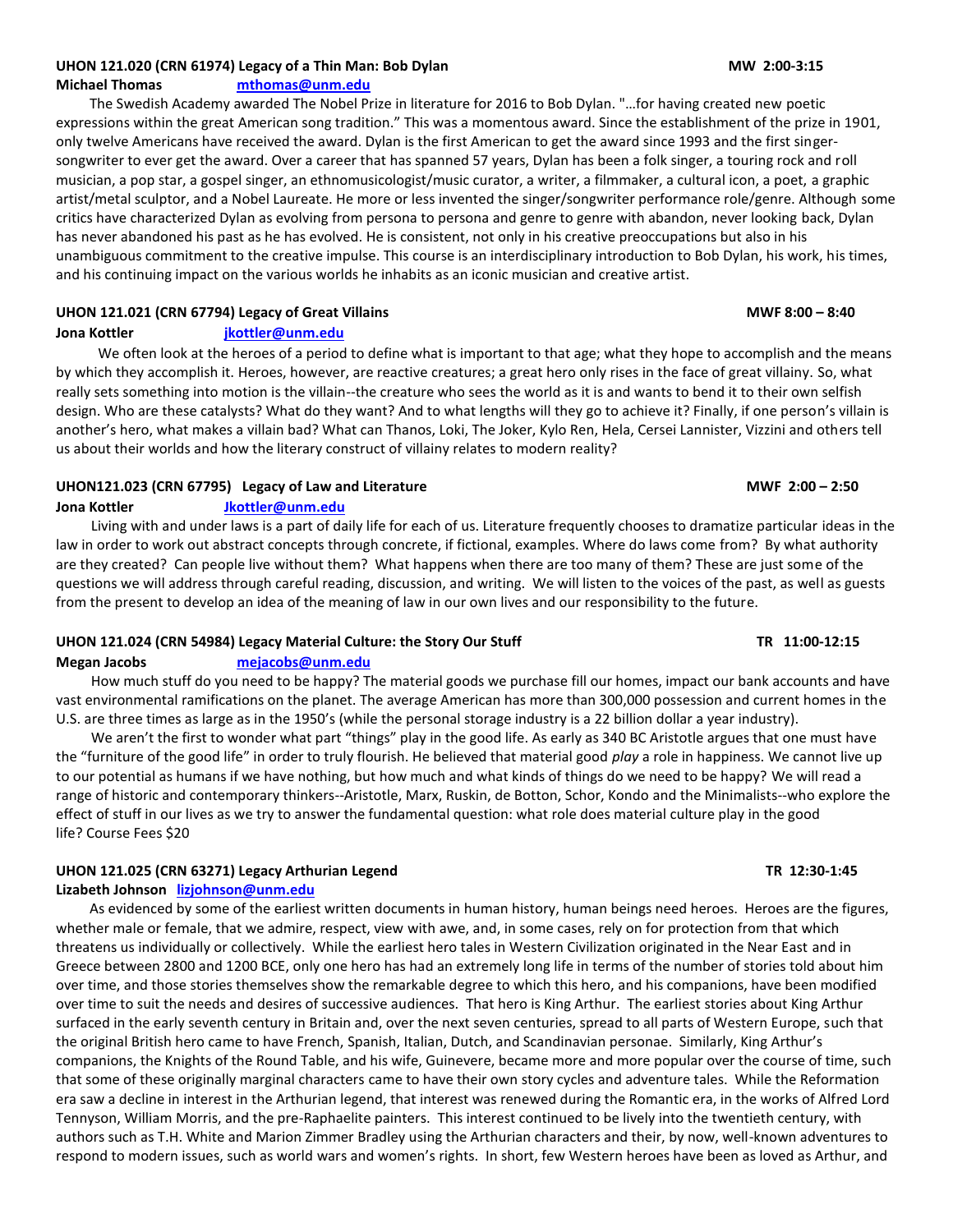none have legends that have proved to be as flexible as that of Arthur, whose legend encompasses ideas that any and all readers can embrace and sympathize with: how our personal choices or actions affect us and those around us; the conflict that can arise between love and loyalty; the search for a higher purpose in life; and the creation and dissolution of friendship. In this class, we'll examine the development of the Arthurian legend over the course of the past 1500 years and how different societies have embraced these heroic figures and used them to express their own hopes, dreams, doubts, and fears.

# **UHON 121.026 (CRN 63426) Legacy Romantic Comedies MW 3:30-4:45**

### **Maria Deblassie [deblassiem@unm.edu](mailto:deblassiem@unm.edu)**

This 100-level course explores the romantic comedy of western civilization, from Shakespearean and Restoration plays, to the screwball comedies of the mid-twentieth century, to contemporary romantic comedies that span historical, cultural, and social contexts in order to examine how these stories can reinforce or resist sexist ideologies and reshape the stories we tell about sex, love, and gender.

## UHON 201.001 (CRN 56992) Rhetoric & Discourse: Becoming a Better Writer **Manual Access 19th** 4:00-6:30

### **Stephen Brewer [abqbrew@unm.edu](mailto:abqbrew@unm.edu)**

### **\*This course counts toward UNM Core/ General Education Area 1 Writing and Speaking/ Communication\***

Writing skills are valuable in every career and academic pursuit, so it's imperative that Honors students have the tools necessary to be excellent writers. In this course, we'll explore the elements of good writing, and get lots of practice in writing and editing nonfiction and short fiction. Topics will include narrative momentum, voice, grammar, dialogue and sentence structure. Creativity and clarity are the goals. We'll treat the class as a writing workshop, critiquing each other's work and focusing on the craft of clear communication.

Each week, students will complete a writing assignment outside of class. These writing assignments typically will be short, but students will be expected to rewrite and edit so the papers will be polished before delivery. We'll also write short pieces in class each week, so attendance is mandatory.

# **UHON201.002: Rhetoric & Discourse: A Mirror of My Own: Female Self-Portraits in Comics and Poetry MW 2:00 – 3:15 Nora Hickey [nhickey@unm.edu](mailto:nhickey@unm.edu)**

### **\*This course counts toward UNM Core/ General Education Area 1 Writing and Speaking/ Communication\***

In this course, we will examine self-portraits of women in a wide variety of comics and poetry. From the early poems of Sappho to the comic autobiographies of contemporary creators, this course will focus on each woman's work as an act of definition. We will critically examine the comics and poems assigned in scope of broader issues facing females during the time of production. How does the intersection of gender, race, class, ethnicity and sexual orientation influence the way these women chose to depict themselves? How is their work responding to the same forces? Placing the pieces in historical and socio-political context will give way to a nuanced examination and understanding of the power of creation as a tool against inequality.

The course is designed to facilitate exploration, examination, evaluation, and communication. Reading and reflection is crucial to student success, as we will engage in seminar style discussions. Attending one outside event (lectures, musical acts, etc.) is mandatory, as is reflecting on what we've learned during them. Producing high quality, college-level writing is expected, and we will be flexing our creative muscles as well. We will examine the relationship between creating and identity in numerous examples, and come away with a better understanding our own, as well.

## **UHON 202.001 (CRN 53474) Mathematics in the World: Statistics for Career & Life MW 11:00 -12:15 Carmen Sorge [csorge@unm.edu](mailto:csorge@unm.edu)**

### **\*This course counts toward UNM Core/ General Education Area 2 Mathematics\***

Statistical Thinking will one day be as necessary for efficient citizenship as the ability to read and write.- H.G. Wells

That day is now. Have you ever wondered why first the newspaper tells you that coffee prevents cancer, and the next day the headlines proclaim coffee will kill you? Are you aware that some stock fund statistics are technically true, but presented in a way designed to manipulate you? Do you know when a doctor tells you that a test for a disease is 99 percent accurate (and you just tested positive) what questions you should ask?

This course is designed to equip you with the statistical tools and knowledge to interpret and analytically analyze data. We will cover graphing techniques for presenting data, data sampling techniques, descriptive techniques, confidence intervals, regression toward the mean and central limit theory, basic probability, estimation and tests of significance as well as other topics. Mastering this material will provide you with the ability to interpret statistics related to public policy, education, business, and the social, health, and physical sciences. You will understand that statistics provides useful information for decision making but will also learn to recognize when the data is being manipulated in order to confuse or obscure the truth. You will practice collecting and interpreting data though hands on work in the classroom and on your own. Understanding statistics allows you to make rational decisions in your own life and to think critically about potential outcomes. If you have taken the equivalent of College Algebra (Math 121) you certainly have the math skills for this class. If you have not taken an algebra class, please contact me before signing up.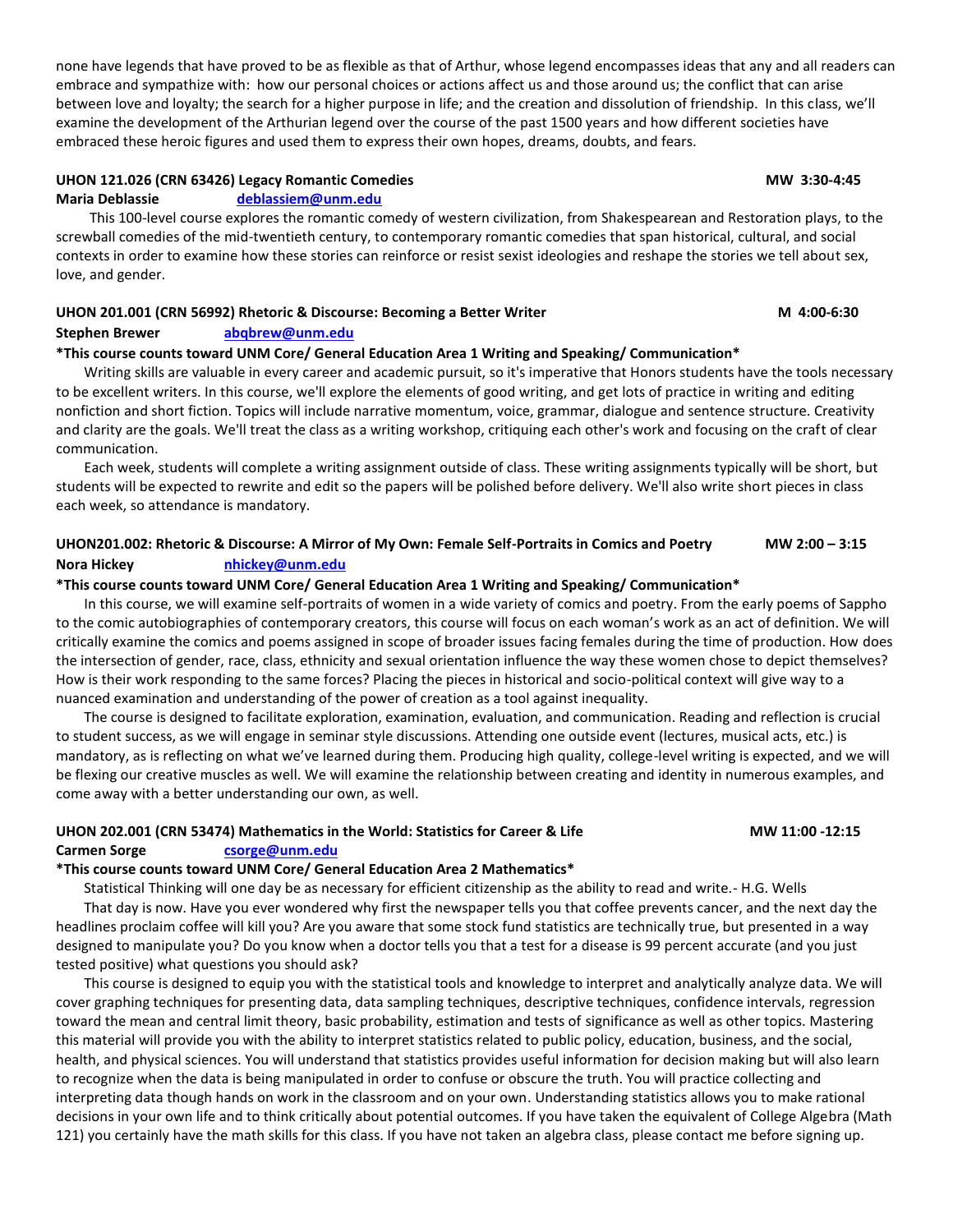#### **Carmen Sorge [csorge@unm.edu](mailto:csorge@unm.edu)**

**\*This course counts toward UNM Core/ General Education Area 3 Physical and Natural Sciences – Please check with an advisor to determine whether or not you need the lab\***

The most exciting phrase to hear in science, the one that heralds new discoveries, is not 'Eureka!' (I've found it!), but 'That's funny...' - Isaac Asimov

This course is about understanding physics in the world around you. Many students have the impression that science (physics in particular) is a bunch of rules discovered a long time ago by a bunch of boring dead white guys. Nothing could be further from the truth. Physics has a huge impact upon our daily lives, many issues including energy use, safety procedures and government regulations are based on physics principles. Understanding basic physics and learning to read and interpret scientific information critically will allow you to make decisions based on sound scientific reasoning. You might be thinking physics is just another name for math class. Not in this class. The ability to plug numbers into an equation, and chomp through them is not physics. You will need use a little math in this course, but this course is not ABOUT math.

Scientists are not handed a lab worksheet to fill in when doing research. Like scientists, you will utilize the scientific method to produce hypotheses based on experimentation. This course is for students who want to DO science and understand how to critically read and discuss scientific concepts (rather than memorize science facts). Our topics will vary and will include both basic physics fundamentals such as optics, radioactivity, motion and energy conservation and others. Three short class presentations are required. One is on examining physics observable in the real world. The second involves finding physics demonstrations and concepts on the web. The third is a physics demonstration for your classmates. You will be participating in hands on experiments in the classroom demonstrating physics principles and writing up a report on each lab. This is a very interactive class, with lots of hands on work and discussion. The course fee is \$10.

# **UHON 203L.001 (CRN 66356) Science in 21st Cent Lab: Physics is Everywhere: Rainbows to Refrigerators Lab M 8:30-9:20 Carmen Sorge [csorge@unm.edu](mailto:csorge@unm.edu)**

A one hour lab is available as a SEPARATE class to be held outside of the regular class hours on the same days that class meets. The separate lab class is optional, if you need four hours of science credit, you can add the lab class to the three hour class. You will be designing and conducting your own experiments and demos and presenting them to the class. You will also be presenting ideas from the lab section to the regular class section. Course Fee \$25

## **UHON204.001: (67491) The Individual and the Collective: Individuals in Conflict With the Collective TR 3:30 – 4:45 Liz Johnson [lizjohnson@unm.edu](mailto:lizjohnson@unm.edu)**

### **\*This course counts toward UNM Core/ General Education Area 4 Social & Behavioral Sciences\***

"I like it when a flower or a little tuft of grass grows through a crack in the concrete. It's so f\*\*\*\*\*' heroic." George Carlin Carlin's description of the flower or tuft of grass growing through a crack in the concrete can be read as a metaphor for individuals who have, throughout much of human history, found their desires, needs, and actions subordinated to the needs or demands of the collective, whether that collective is defined as the individual's family, political or religious community, or socio-economic class. As much as the flower or tuft of grass may want to reach out to the sunlight and grow, the concrete serves to hinder that growth. Similarly, as much as an individual, male or female, may wish to strive for personal development, collective institutions often function to hinder that development or even prevent it entirely. In much of pre-modern society, collective structures and institutions such as gender roles, politico-military authorities, and concepts of racial inequality limited the ability of individuals to pursue their own goals, regardless of whether those goals had the aim of contributing to the greater good of the collective itself or the good of the individual alone. Beginning in the 19<sup>th</sup> century, however, as philosophers, political and social scientists, and even poets began to discuss the merits of individuality, individualism came to be viewed in a positive light in the Western world, largely because of a growing emphasis on democratic political institutions and legal and social equality. In this class, we'll examine the ways in which the collective has traditionally functioned, and in some societies still does function, to hinder individualism. We'll also examine individuals who have, like George Carlin's flower or tuft of grass growing through a crack in concrete, broken through the barriers placed in their way by collective structures and institutions and gone on to be regarded as heroes or, in some cases, villains.

### **UHON 204.002 (CRN 67635) The Individual and the Collective: Keeping the Peace TR 8:00 – 9:15**

#### **Andrew Carey [acarey1@unm.edu](mailto:acarey1@unm.edu)**

### **\*This course counts toward UNM Core/ General Education Area 4 Social & Behavioral Sciences\***

**C**onflicts occur in all societies large and small, and all societies have customs for resolving disputes and keeping the peace. This course combines Anthropology, Political Science, and Criminal Justice to examine social control and conflict resolution in different societies around the world. We will explore how the members of different societies are organized politically, how they make decisions collectively, and how this affects how people deal with conflict. Through articles, literature, video, and film, we will discover how cultures and societies define different types of crimes and reveal what kinds of tools they use to resolve conflicts. This will involve exploring transgressions from the use of foul language in an inappropriate context to the most serious crimes of murder, apartheid, and genocide. We will explore the variety of tools people employ to resolve conflicts, from the ritual apology of giving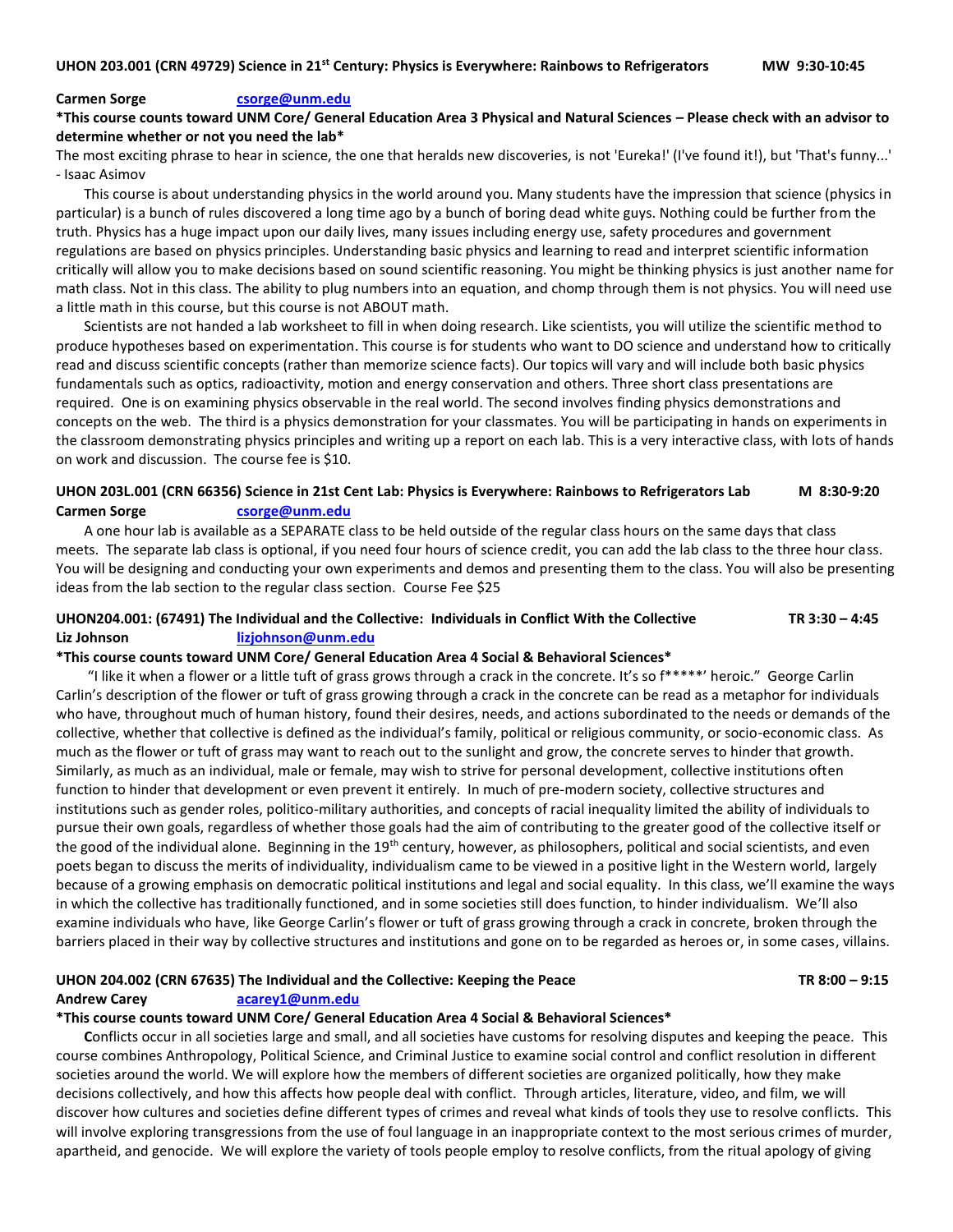flowers after a romantic tiff to the ultimate resolution of banishment and the death penalty. The class will discuss the difference between punitive and restorative justice, and we will also delve into the consequences of conflicts that go unresolved. Finally, we will explore when societies resort to personal contests to resolve differences. From the song duels of the Inuit, medieval trial by combat, sword duels in Europe and Japan, to gun fights in the old west, personal combat has often been used as a method of resolving disputes. We will analyze when and how such personal contests are used to settle differences between individuals and why such personal contests are no longer used to resolve differences in American society today. The instructor is a registered fencing coach with the United States Fencing Association and students in the class will learn the basics of fencing and will be able to fight mock sword duels at the end of the class.

### **UHON 207.001 (CRN 59269) Fine Arts as Global Perspective: Musical Theatre in America TR 12:30-1:45 Maria Szasz [deschild@unm.edu](mailto:deschild@unm.edu)**

# **\*This course counts toward UNM Core/ General Education Area 7 Fine Arts Core\***

Fine Arts as Global Perspective: Musical Theatre in America will consider one of America's unique contributions to the fine arts. We will read, listen to, and watch excerpts from the most revolutionary musicals from 1904-2010, concentrating primarily on American works. The class will extensively discuss the background and major accomplishments of the twentieth and twenty-first century's most significant musical theatre composers, lyricists, writers, actors, dancers, choreographers, directors, designers, and producers. This class is, first and foremost, interdisciplinary. We will frequently discuss how the disciplines of theatre and history interact and co-exist. For instance, what do musicals say about American history? South Pacific suggests that American racism "has to be carefully taught"; Hair defiantly and poignantly protests the Vietnam War; Guys and Dolls celebrates American energy, drive and spirit. Our discussions will pay special attention to the ways musicals engage and respond to the major historical, political and social issues of their day. We begin in the early years of the twentieth century, with the charismatic "song and dance man" George M. Cohan, whose upbeat, sassy songs and heroes in Little Johnny Jones (1904) and George Washington, Jr. (1906) jump-started American musical comedy. Through Oklahoma! (1943), South Pacific (1949), and West Side Story (1957), we explore what made the "Golden Age" of American musical theatre so rich, creative, and admired. In the 1960s-1970s, we determine why both the form and content of musicals radically changed, with the bold introduction of "rock musicals" such as Hair (1967) and "concept musicals" such as Company (1970) and A Chorus Line (1975). In the 1980s-1990s, we focus on the "British Revolution," with the arrival of the "megamusicals" Cats (1982), Les Misérables (1987), The Phantom of the Opera (1988), and Miss Saigon (1991). We conclude by examining the most recent developments in musical theatre that invigorate theatergoers, such as Wicked (2003), Memphis (2009), Spiderman: Turn Off the Dark (2011), The Book of Mormon (2011), Once (2012), Hamilton (2015) and Dear Evan Hansen (2016). Our primary goal is to reach an understanding and appreciation of this eclectic, vibrant, innovative form of theatre that entertains and challenges audiences worldwide.

### **UHON 207:002 (CRN )Fine Arts as Global Perspective: Color Disobedience W 4:00 – 6:30**

Amanda Curreri [acurrerib@gmail.com](mailto:acurrerib@gmail.com)

# **\*This course counts toward UNM Core/ General Education Area 7 Fine Arts Core\***

Communicating beyond the strictly representational, color speaks to cultural codes both public and private. In this course we will investigate color systems, racism as a color-construct, the phenomenology of color, and the capacity of color to exceed definition and cross boundaries.

Think of this course as a Color Theory redux in which we will collectively research the socio-political histories of color across cultures, within and beyond the realm of art. Grounded in Julia Kristeva's feminist semiotics of color and Fred Moten's recent writings on radical blackness, this course will investigate color as a communicative language. Art will be considered for its role in identifying and proposing new forms of freedoms. The course includes discussion and critique of art theory, art history, as well as the larger socio-political context of art and democracy. Expect a semester that challenges and supports you across a range of access points and methodologies. We will visit regional institutions to conduct arts-based research. Critical readings will lead to a series of material-based projects, along with response writing, visiting artists, integration of current events, and more.

# **UHON 301.001 (CRN 41936) The Publishing Process (Scribendi Part I) TR 3:30-4:45**

### **Amaris Ketcham [ketchama@unm.edu](mailto:ketchama@unm.edu)**

*Scribendi* is a high-quality publication of art and literature, sponsored by the Western Regional Honors Council and UNM's Honors College. Produced completely by Honors College students, *Scribendi* publishes creative work by undergraduate honors students in more than 800 colleges and universities. This first half of our yearlong process is designed to train students who have committed themselves to the immensely rewarding experience of producing our publication. Functioning largely as an educational internship in small publication production, this course provides hands-on experience in proofreading, copyediting, typography, magazine design and layout, professional desktop publishing software, fundraising, marketing and distribution, as well as small press management. Students should understand this is a two-semester commitment, spanning both fall and spring semesters. The *Scribendi* experience differs from the usual academic class in its focus on active learning accomplished by rigorous discussion, lots of individual practice, and professional behavior and teamwork. This course is an environment in which learning takes place alongside professional tasks that must be accomplished to meet deadlines. Those enrolled in the class are both students and staff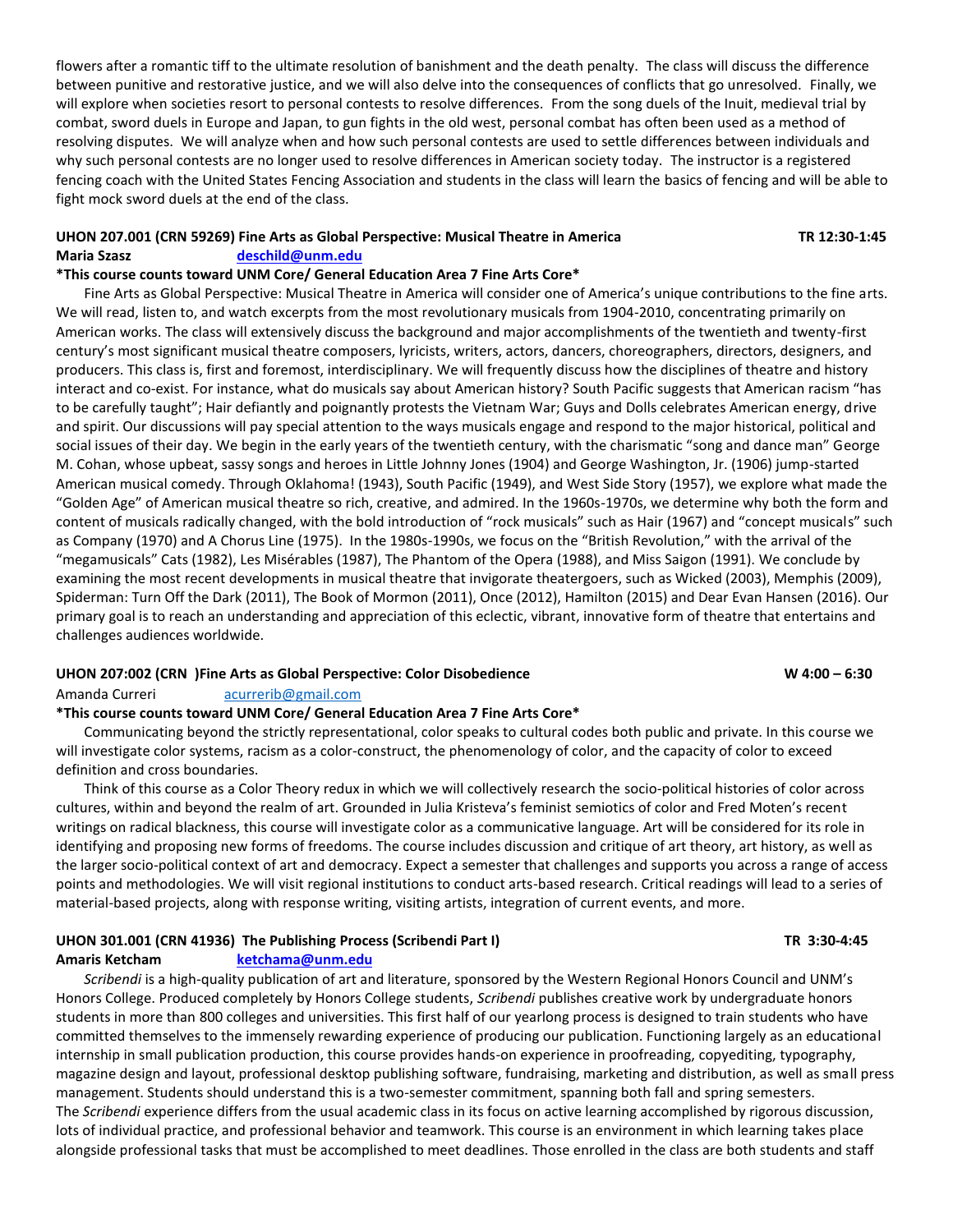members. Staff members who work hard to meet these responsibilities in a conscientious, serious, and creative manner will gain marketable skills and enjoy an extremely rewarding educational experience. *Applications for positions are accepted in March and April.*

## **UHON 301.002 (CRN 34246) Food and Society TR 3:30-4:45**

### **Marygold Walsh-Dilley [marygoldwd@unm.edu](mailto:marygoldwd@unm.edu)**

What did you eat for breakfast this morning? Better yet, why did you eat it? Of course, we eat to satisfy biological needs, but, as the late Sidney Mintz (1996) tells us, "eating is never a 'purely biological' activity". Food is undeniably substantive, but it is also symbolic and social, and producing, preparing, and consuming food reflects who we are and how we fit into the world. In this course, we will investigate some of the social, political, and historical factors that shape what we eat, and why. This course emphasizes that food is never simply natural or personal, but is rather influenced by social institutions (from colonialism to class) as well as people's resistance to and negotiations of these forces. We will first look at how food both shapes and is shaped by culture and identity. We will then turn to the politics behind the distribution of food, examining both hunger and obesity. Finally, we'll turn to agriculture and food production to link production and consumption. We will consider our current agricultural system, examine its benefits and costs and how they are distributed, and what we can do to improve it. After taking this class, you'll never look at your breakfast the same again.

# **UHON 301.003 (CRN 44563) Photographic Eye: Culture, Identity & Image Making TR 2:00-3:15 Megan Jacobs [mejacobs@unm.edu](mailto:mejacobs@unm.edu)**

### **\*This course has been approved for the Anderson School of MGMT Upper Division Humanities Requirement"**

This course will explore the role that photography has played in shaping and preserving culture historically and in contemporary times through an investigation of vernacular and fine art photographs. This inquiry will provide the backdrop for students to use photography as a creative tool through an array of photographic camera techniques and editing approaches. How does the act of deliberately making images help one to think in new ways? We'll investigate how the materiality of an image or method of presentation informs the meaning of a creative work.

For an individual living in the 1840's one may have only possessed a few photographic images in their lifetime, yet now we can snap 20 images in a few seconds alone. The desire to take photographs has persisted over the last 180 years but the *meaning* of these very images has shifted. We'll investigate this transformation through an evaluation of the breadth of the contemporary photographs that we are exposed to—ranging from selfies, to surveillance imagery, to "snapshot" aesthetic ads—and how they impact photographic artists.

Course Fee \$35

| Nora Hickey<br>nhickey@unm.edu                                                    |  |
|-----------------------------------------------------------------------------------|--|
| UHON 301.009 (CRN 30142) Sketch Autobiographix & Poetry Comics 2<br>TR 12:30-1:45 |  |
| Amaris Ketcham ketchama@unm.edu                                                   |  |

# **\*This course has been approved for the Anderson School of MGMT Upper Division Humanities Requirement"**

Creative writing and comics have more in common than you might think. Image has been a cornerstone of poetry for a century. We ask that writers "show" instead of "tell." When we hear a good story, we want to be able to *visualize* it. More and more artists are starting to draw from creative writing to create autobiographical and lyrical comics. Memoir is perhaps one of the most democratic forms of writing—anyone who has lived and been passionate about a subject can write one. Many of the autobiographix (drawn memoir) we will read in this course act as eyewitness accounts of history. We will delve into coming of age stories that take place during wars and social upheaval. We will explore lyricism and its relationship to image, the power of text when joined with art, and the various forms in which we can create poetry and memoir comics.

In this block course, students will enroll in two sections of UHON 302 to practice writing and sketching both poetry and essay comics. They will analyze examples, learn the history of comics, and ultimately, create their own comics. There will be opportunity to create and experiment in class, and workshop works in progress. Open to creatives of all levels and abilities—no background in art or creative writing necessary. Course Fee \$15 per section

# **UHON 301.005 (CRN 59271) World Building: Designing the Multiverse of Speculative Fiction MW 3:30-4:45 Elizabeth James [ejames04@unm.edu](mailto:ejames04@unm.edu)**

Betsy James, author-illustrator of 17 books and finalist for the 2017 World Fantasy Award, teaches her popular workshop in science fiction, fantasy, horror, magic realism and other "What if?" genres. Its oddball "thought experiments" push the envelope of human thinking, and model creative thinking in STEM fields as well as the liberal arts and the entertainment industry.

This course is guaranteed to make you a better writer of both fiction and nonfiction. You'll read, write, and critique short stories and nonfiction; you'll experiment with maps and diagrams and other media. (No, you don't have to be able to draw.) Offbeat assignments will give you a personal portfolio of concepts and story starts for fiction, games, movies, the graphic novel. Bring your quirky knowledge of this world to the building of new ones!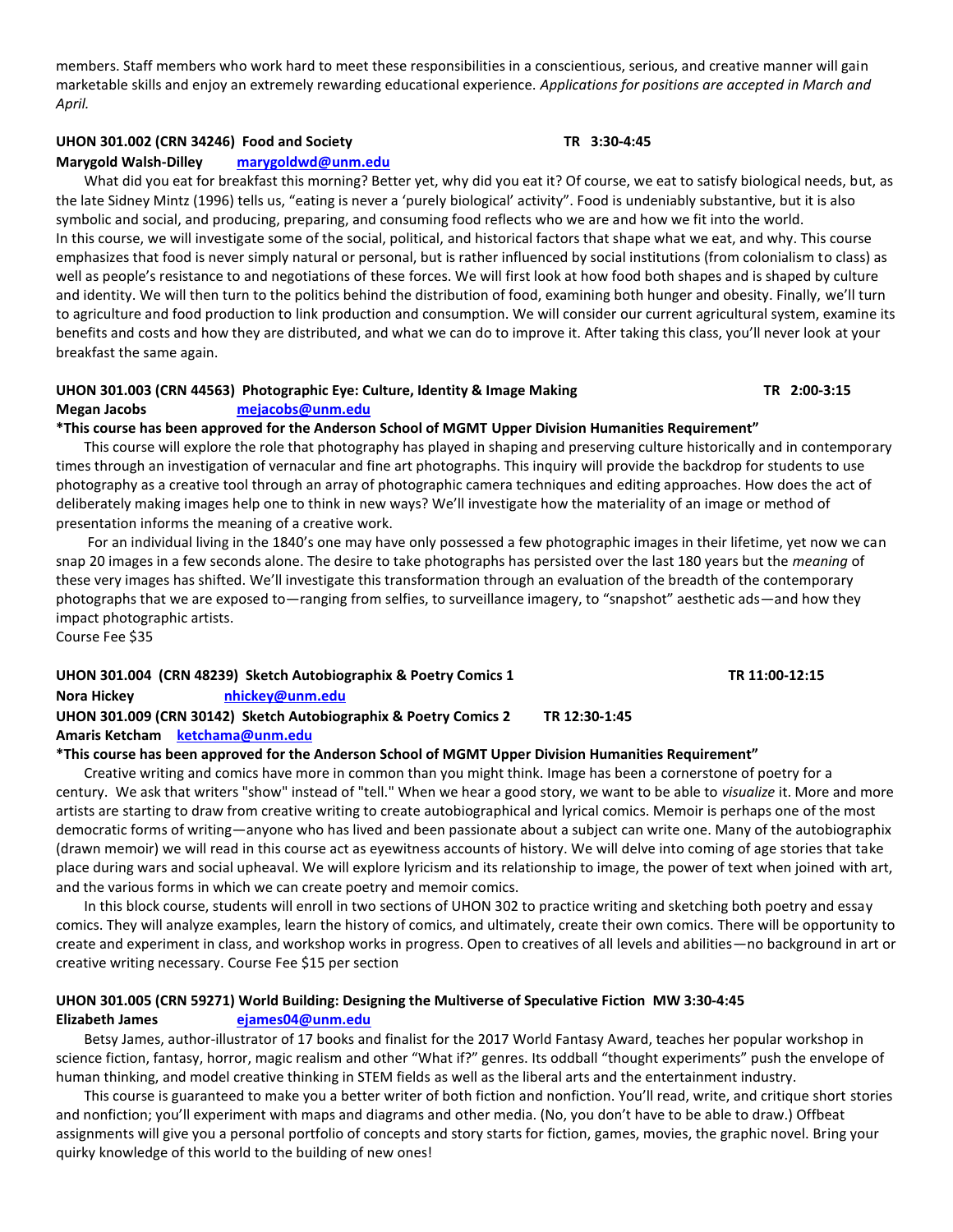### **UHON 301.006 (CRN 56556) What Good is Tolerance MW 12:30-1:45 Richard Obenauf [obenauf@unm.edu](mailto:obenauf@unm.edu)**

## **\*This course has been approved for the Anderson School of MGMT Upper Division Humanities Requirement"**

From heresy to hate crimes, humans have a long and tortured history of subjecting one another to persecution. In this highly interdisciplinary course, you will get a chance to read some of the most important texts of the past two thousand years; we'll begin with some medieval literature to see why intolerance has been the default ethical position for almost all of human history, but we'll also look at key political treatises from the Renaissance and Enlightenment to understand how tolerance became one of the most important values associated with modernity. How is it that careful thinkers like St. Augustine, John of Salisbury, Machiavelli, Erasmus, Hobbes, Locke, Paine, Smith, Marx, Franklin, Jefferson, and Thoreau could each take such different views of tolerance?

We will be asking under what circumstances intolerance has been justified in the past and in the modern world, and in what cases we might prefer something beyond toleration such as the enthusiastic endorsement of difference. We will survey justifications for intolerance in the Western tradition, spanning the Middle Ages through the present day, with a particular interest in the rise of toleration as a founding and guiding principle of the United States. We will examine the dangers associated with difference in homogeneous societies while also exploring some ways that diversity is understood to enrich our culture and our political process. We will read a variety of highly canonical texts dealing implicitly and explicitly with our topic of tolerance, and we will discuss them in their literary, social, historical, and political contexts.

### **UHON 301.008 (CRN 46744) Mathematic Impossibilities TR 9:30-10:45**

## **Christopher Holden [cholden@unm.edu](mailto:cholden@unm.edu)**

"You can't prove a negative!" You probably hear it all the time. But in math, we prove negatives for breakfast. In fact, the impossible has been a driving force like no other in this most exact of disciplines.

We all know a little bit about the impossible in math: why is there is no highest number to which you can count? Because you can always add one more. It's a little bit harder to show that there is no last prime number, but it's true. We also know that it is not possible to write √2 or π as ratios of whole numbers. You cannot trisect an angle, square a circle, or duplicate a cube using only a compass and unmarked straightedge, and neither can anyone else, ever. Euclid's 5th postulate cannot be proven from the first four. These are all well-known, ancient impossibilities, some of which took more than 2000 years to be understood.

Sometimes in math, a thing that seems impossible turns out to be anything but. Once transcended, imagined impossibilities lead to new advances again and again. We not only transact continually with the impossible, but have come to value it as a muse. In this class we will uncover the power of the impossible. We will visit impossibilities throughout the history, ancient and recent, of mathematics, take them apart, and map their influences. By learning how to deal with the impossible, we'll get a unique inside look at what math is all about.

Our foundation will be reading. We will largely follow John Stillwell's excellent *Yearning for the Impossible* to jump start our journeys, with a little help from Alberto Martinez' *The Cult of Pythagoras* and *The Mathematical Experience* by Philip Davis and Reuben Hersh. These are not our bibles, but our springboards, a way to get used to a more natural mathematical discourse to prepare us for our own research, writing and speaking. What unites these texts and the others we then seek is that they thread a needle. They are neither "stuff you're supposed to cram and parrot" nor "fluffy, fun, but shallow pop math". This will be the goal for our own work too.

Besides working through this prepared material, we will Practice posing and solving math problems that relate to these impossible topics. Likely three problem sets. Research, prepare, and teach, in small groups, two of your own impossible-themed vignettes. Learn and use mathematical typesetting and a blogging platform to curate, revise, and publish a portfolio of your best work from the semester as a resource for those who come after. For more details, you can see [our course webpage from last year.](https://mathematicalimpossibilities.localgameslab.org/2018/)

# **UHON 301.010 (CRN 53481) Getting Away with Murder: Cultural Construction of Serial Killers MW 12:30-1:45 Renee Faubion [sanren@unm.edu](mailto:sanren@unm.edu)**

# **\*This course has been approved for the Anderson School of MGMT Upper Division Humanities Requirement"**

German Expressionists were preoccupied with the phenomenon of serial murder. In numerous paintings, a few staged photographs, and one great film (Fritz Lang's *M*), they return again and again to this subject. As educated audiences, we understand that works of art and film present interpretations of reality, as opposed to being objective depictions of events. What we might miss, however, is the fact that other assessments of serial killing in disciplines such as the sciences and sociology might themselves also be interpretations shaped to some extent by the cultures that create them. In this class, we will consider the stories (both fictional and academic) cultures develop to explain the phenomenon of serial killing. For example, why is sexual deviance often assumed to be a motive even when no overtly sexual aggression is demonstrated in the course of a particular serial crime—and why are such killings at times romanticized? What happens to a culture's explanations of serial killing when the perpetrator is a woman? The Ripper crimes, perhaps the most famous serial killings in western culture, will be a focus of extended study this semester as we try to understand how a range of cultural forces, including sensationalism, anti-Semitism, Victorian sexuality, and social reform movements, came together to shape responses to this legendary crime. Our texts will come from a range of disciplines, including art, literature, the history of criminal psychology, and cultural studies.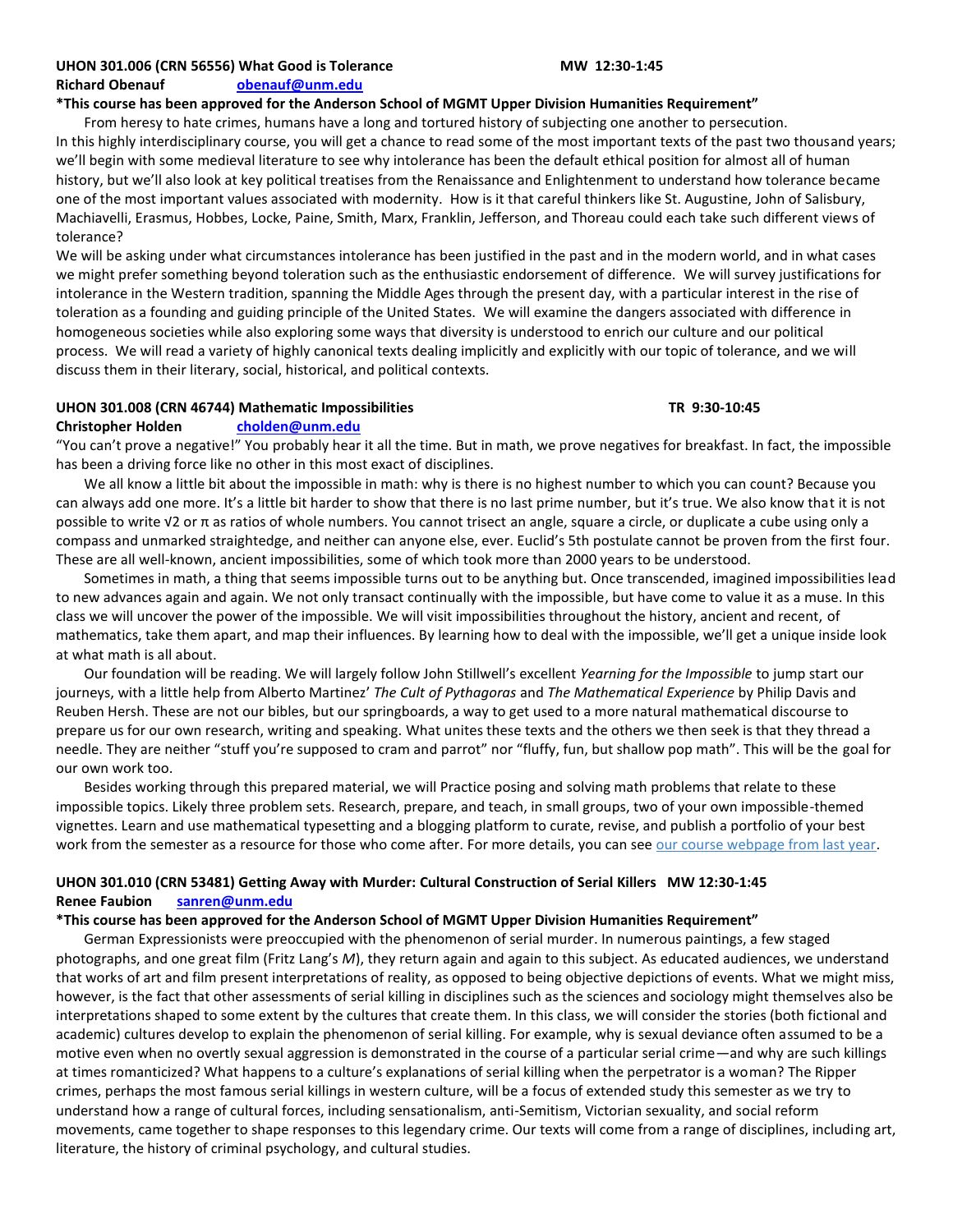### **UHON 301.011 (CRN 56558) Sports in American Society M 4:00-6:30**

**Ryan Swanson [swansonr@unm.edu](mailto:swansonr@unm.edu)**

#### **\*This course has been approved for the Anderson School of MGMT Upper Division Humanities Requirement"**

This course is an analysis of American culture and history *using* sport. We live in a sports obsessed society. The sports connection starts young. Millions of American boys and girls spend their afternoons and weekends playing in soccer leagues and on t-ball teams. The kids might do it for the post-game popsicles, but their parents yell at the referees and spend increasing amounts of money for these supposedly formative experiences. Beyond the kiddie realm, high school, college, and professional sports serve as powerful community building institutions. These athletic endeavors help define American identity, perhaps as powerfully as political, religious or media constructs do. In this course we will explore questions such as: How did sports become so important and. What positives and negatives result from America's unique sporting construct? In doing so we will read several lively books, investigate primary sources such as sports contracts and statistics, and we will assess the role of Hollywood in creating American sports lore. While one might argue that a game is just a game, I think you'll be convinced by the end of the semester that sports are an invaluable lens by which to examine American society.

#### **UHON 301.012 (CRN 49740) Leadership & Public Speaking W 5:30-8:00 Timothy Goloversic [tgoloversic@unm.edu](mailto:tgoloversic@unm.edu)**

Leadership is highly sought after in the workplace to improve profits, productivity, and employee retention.

What makes finding good leader so difficult? Leadership is hard to pin down, it is flexible, and it can be fleeting. Required leadership traits are almost impossible to define for every situation. Making things even more difficult; is certain styles are not transferable to different work environments.

Are there are some simple leadership rules to improve your everyday life and performance at work? I believe there are…but first you need to be introspective and ask yourself some questions to see if you want to become a leader. In this course, we will explore the theories, traits, successes, and failures of leadership. An important part of becoming a leader is the ability to speak to your audience. Speak clearly, convey your information, motivate your employees, and address their needs. Over the semester you will acquire knowledge, experience, and skills to aid you in developing your leadership skills. You will need these skills to excel in your chosen field.

# **UHON 301.014 (CRN 46745) Blood on The Tracks: Assessing the Work of Bob Dylan M 4:00-6:30 Michael Thomas [mthomas@unm.edu](mailto:mthomas@unm.edu)**

### **\*This course has been approved for the Anderson School of MGMT Upper Division Humanities Requirement"**

In 2016 the Swedish Academy took an unprecedented and controversial stance in awarding The Nobel Prize in literature for 2016 to Bob Dylan. In doing so the academy departed from its practice of naming an internationally recognized author of fiction, drama, or poetry for the award. Dylan is the only singer/musician/songwriter to ever receive the award. The Nobel Prize is consequential. The academy recognizes Nobel laureates as having made the highest achievements in their field. In recent decades literary critics and others have debated the status of Bob Dylan's work. Is it literature or simply pop music? In awarding Dylan the Nobel Prize, Academy has indicated that Dylan's work is not only literature but that it is great literature. The award challenges us to look at Bob Dylan's body of work in that light. And that is what we will concern ourselves with in this seminar. We will consider Dylan's body of work, not only the 492 songs from his 31 studio albums but also Dylan's forays into poetry, film, and ethnomusicology. The course will have a research component. The focus will be on the literary merit of Dylan's work, but students will be encouraged to research that work using the tools that their disciplinary majors provide. It's a cliché to note that there is a Dylan quote for every occasion, but it is certainly accurate to note that his work may be approached in seemingly endless ways.

I expect the seminar to be lively and engaging. Much class time will be devoted to listening to selections from Dylan's work and discussing them. There will be an online song archive and nearly all of Bob Dylan's recorded songs will be available to students online. We will also be sampling other creative projects Dylan has taken on from film to poetry to his "Theme Time Radio Hour" archive of 20th century American popular music.

# **401.003 (CRN 41836) Ethics: Making the Right Decision W 4:00-6:30 Paul Fornell [pfornell@unm.edu](mailto:pfornell@unm.edu)**

Dynamic and oftentimes difficult discussions about ethics in your everyday life – and the impact that our decisions have on our community and country. Is it possible to always do the right thing in every situation? Or, perhaps we must try to make the best decision we can in a particular situation. Join this class for lively weekly discussion and debate on our ethical decision making.

### **401.004 (CRN 59265) Critical Hacking TR 2:00-3:15**

# **Christopher Holden [cholden@unm.edu](mailto:cholden@unm.edu)**

This course is an opportunity to work together at something hard and interesting: to make a game about food. These games will center on some aspect of food, like the difficulties in feeding humanity through 2050, the roles acequias play in our region's agricultural identity, or what to do about food deserts in our own backyard. We will work in small teams to produce a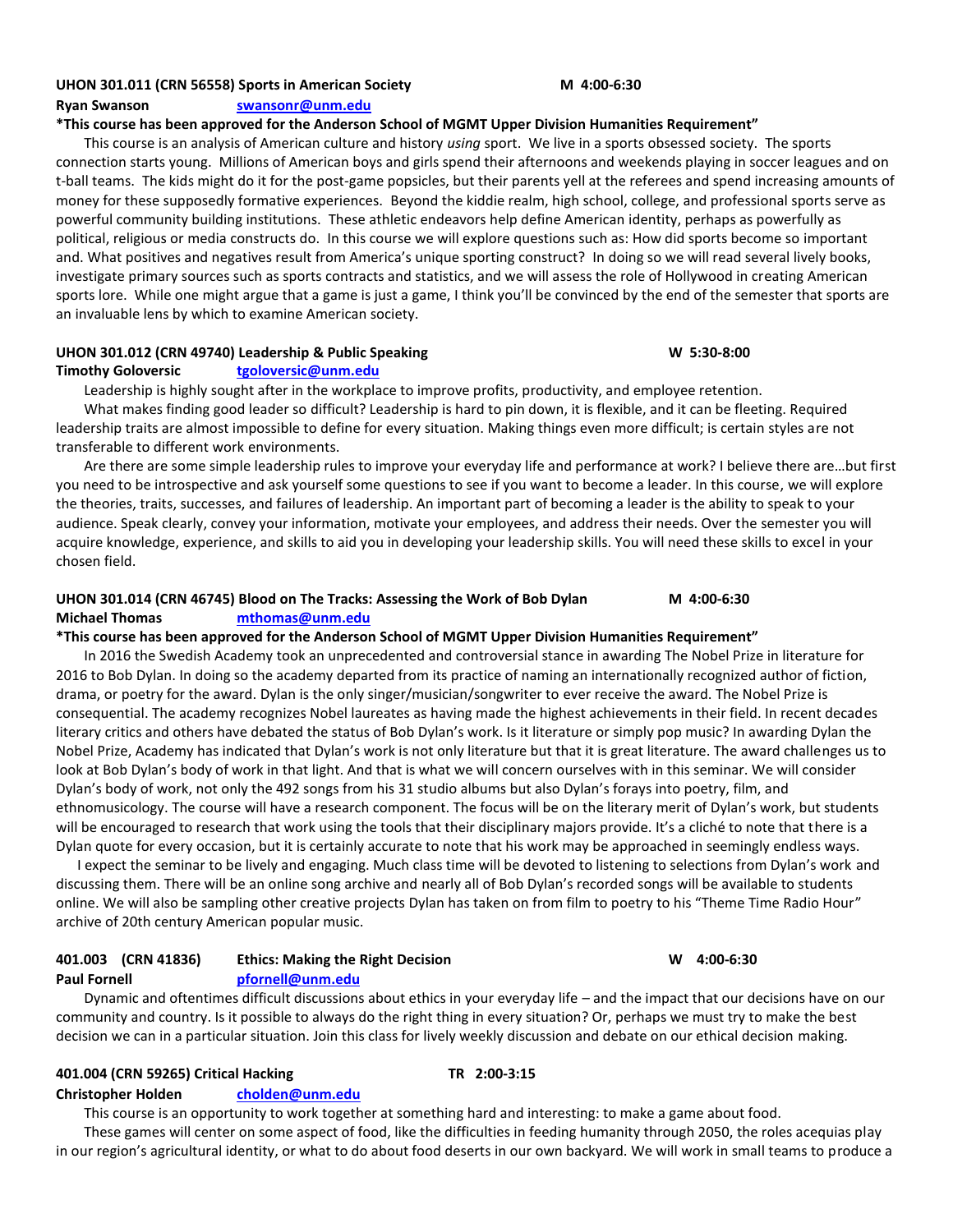few playable prototypes, see others play these games, and learn a lot about games, food, and ourselves along the way. We will be hacking ideas together and critical in how we imagine these creations might become a force for good.

Our other great hope will be to move forward these conversations outside our classroom. This might mean anything from addressing the course's future students, academia, or the general public. Something we do here should become part of the wider world.

You don't need to worry about the technical difficulties. You don't need experience in programming, game design, or games generally to participate. What you do need is curiosity that can motivate you to forge ahead, a willingness to adopt new tools and try new things, to become unafraid of failure, and an outlook that lets you see your work as part of a greater whole. This course is about doing work that is part of something bigger than you.

Why food? It is important, relatable, and full of problems. There's a chance you have relevant experience to build on or transform. Food is diverse; work in our community already intersects food, and these folks might be natural sources, critics, and customers for our work. We will speak with other professors in Honors, visit a farm, and more. But food is also narrow enough that we can follow and contribute to the work of our peers.

Why games? Games and play are old, but their recent and rapid development as electronic media, and the even more recent accessibility of development to non-professionals, means that there is a lot of interest in looking for new, good uses for games, and no one really knows yet what is possible. The work you do as a novice making games has potential to make a mark. Plus, the skills of game design are collaborative, multi-faceted, and applicable elsewhere. With games, there is no one right answer, no golden path to follow. You have to try hard, learn to listen, and expect to fail a lot. Making games is a lot more like real life than most class assignments. And finally, there is a real joy in getting to watch someone play your game.

Please check out [our course webpage from 2018](http://criticalhacking.localgameslab.org/2018/) for details about readings and assignments, more information about the nature of our work, and perhaps most importantly, the final game design projects. While our course will depend very much on who takes it, the broad outlines should be similar.

#### **401.005 (CRN 47862) Model-Understand-Act MW 3:30-4:45**

#### **Leonard Malczynski [lamalcz@unm.edu](mailto:lamalcz@unm.edu)**

In this course you will learn how to approach social, economic, and resource management problems from the systems thinking/system dynamics perspective and have the opportunity to build system dynamics simulation models. You will learn a methodology that has been successfully applied successfully across multiple disciplines (political science, business, medicine, health care, natural sciences, and engineering). The course will introduce you to the seminal works in system dynamics and the wide and growing literature in system dynamics. You will also gain hands on experience in constructing and communicating models on paper and in computer simulations.

Successful participation will give you the tools that will allow you to tackle real world problems, build and test models, and present their results to policy makers thereby increasing their ability to understand complex problems in not one, but many domains. The technical challenge is much less than the change in thinking that comes from studying systems thinking and system dynamics.

# **401. 006 (CRN 53483) Archaeology of Trails MW 2:00-3:15**

#### **Troy Lovata [lovata@unm.edu](mailto:lovata@unm.edu)**

This is an interdisciplinary, experiential course that allows students a first-hand opportunity to study how culture plays out across the landscape through walking, hiking, backpacking, and camping. Students will gain an understanding cultural landscapes through the disciplines of Anthropology, Archaeology, and Cultural Geography as they examine trails and the artifacts that people create to navigate, claim, and mark their place on, and the ways they move across, the land. Students will walk, observe, and study prehistoric, historic, and modern recreational and utilitarian trails in the across Central and Northern New Mexico and adjacent areas of Colorado. This course is an opportunity to study how a wide range of peoples have traveled, used, and marked the landscape in New Mexico and surrounding Rocky Mountain regions and compare that to the world beyond. It requires students to make explicit and meaningful connections between readings, seminar discussions, and field experiences.

This course takes place both inside and outside the classroom as it combines typical Honors College seminar discussions with the opportunity to explore real-world examples through a series of field trips and field studies. These include, depending on weather and site access, weekend day trips to Tsankawi Pueblo in the Jemez Mountains and El Morro National Monument near Grants, New Mexico. Students will also be required to participate in a 3 day, 2 night backpacking trip along the Continental Divide National Scenic Trail (in either the San Pedro Parks Wilderness Area near Cuba, New Mexico or the Cumbres Pass region of the Rio Grande National Forest along the New Mexico and Colorado border), where they will study the overlay of modern trails over historic and prehistoric trails. Because of the nature of the field trips in wilderness, undeveloped, and wild lands; students must be physically able to hike and backpack in the outdoors and must provide some of their own hiking and backpacking equipment. There is \$85 required course fee to cover some travel and food expenses.